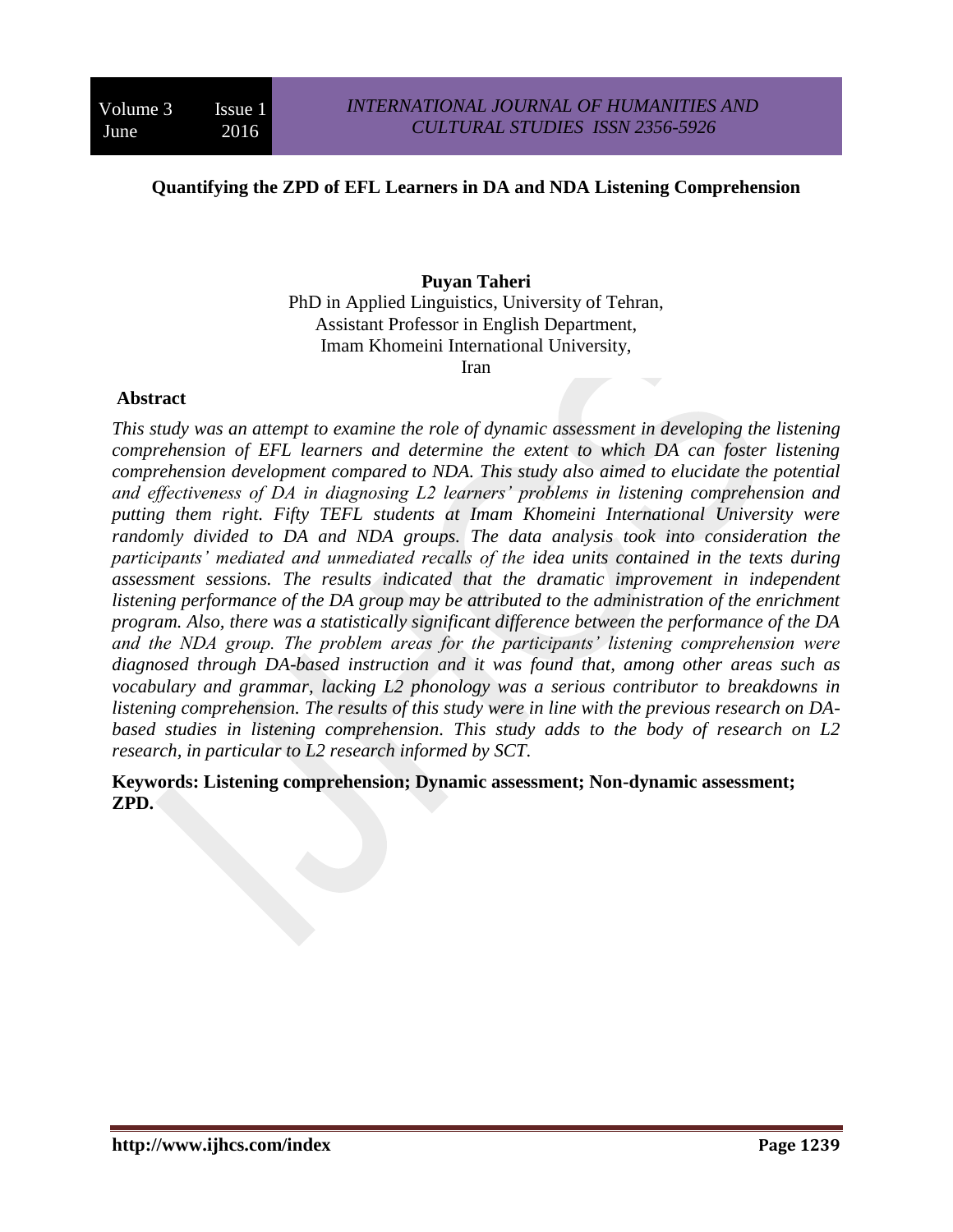# **1. Introduction**

Listening comprehension is undoubtedly an essential component of second language proficiency which has been considered the Cinderella skill in second language research (Nunan, 2002). The processes involved in listening comprehension are extremely complicated measuring and understanding how these processes work is mandatory for measuring it (Buck, 2001). Unfortunately, despite the high psychometric properties of validity, reliability, and generalizability of traditional tests, they failed to demonstrate test takers' individual differences and their underlying abilities (Ableeva, 2010; Aljaafreh & Lantolf, 1994; Lantolf & Poehner, 2008; Poehner, 2005). In terms of the assessment of listening skill, the attitude from research community seems to be even reproachful. Alderson and Bachman (as cited in Buck, 2001, p. x) state that "the assessment of listening abilities is one of the least understood, least developed and yet one of the most important areas of language testing and assessment". Along the same lines, Ableeva (2008) contended that listening comprehension is often assessed by traditional approaches due to the lack of research into the components and sub-skills of listening.

Quite recently testing experts have endeavored to devise a testing procedure which can delve into the more dynamic aspects of learners' underlying abilities. Dynamic assessment (henceforth, DA) has been claimed to provide a more humanistic approach to the instruction and assessment of learners' abilities. Moreover, DA introduces more interaction into learning contexts and provision of more feedback can make the second language classrooms more interactive and authentic (Lantolf & Poehner, 2004; Lantolf & Poehner, 2008).

According to Lidz (1991) DA signifies a unified conception of instruction and assessment aiming to develop learners' abilities through intervention and mediation. Recent methods of assessment such as portfolio assessment, performance testing, and even formative assessment have failed to embody this advantage, let alone the traditional static testing (Poehner, 2008). In this regard, Poehner (2005) maintained that an approach towards unifying assessment and instruction would pave the way to a clearer understanding of the entity under study, i.e., learners' potential abilities. Due to the advantages that DA introduces into the testing profession, there has been growing support for the use of DA in language teaching and research (Ableeva, 2007, 2008; Lantolf & Poehner, 2004; Poehner, 2005, 2008; Poehner & Lantolf, 2005).

Although DA has recently been introduced into educational contexts, a good number of researchers have investigated the application of DA in other fields such as mathematics, physics, etc.; however, testing experts have only recently attempted to examine the pedagogical applications of DA in EFL or ESL contexts (Lantolf & Poehner, 2004; Poehner, 2005). Ample research is required to be conducted to further expand this field and its applications to the context of second language learning which is still in its infancy. Despite the need for further research in DA, only a few studies have dealt with the application of DA in the realm of listening comprehension (Ableeva, 2010; Alavi, Kaivanpanah, & Shabani*,* 2012; Shabani, 2011).

According to Poehner (2008), DA provides a qualitatively different method of assessment from how it was traditionally perceived and accomplished by teachers and researchers. Not only does DA have the potential to promote the product and process of learners' development, it can also determine the conceptual and performance related problems of learners in order to enable the teacher to provide remedial instruction for the learners (Lantolf, 2005). Some scholars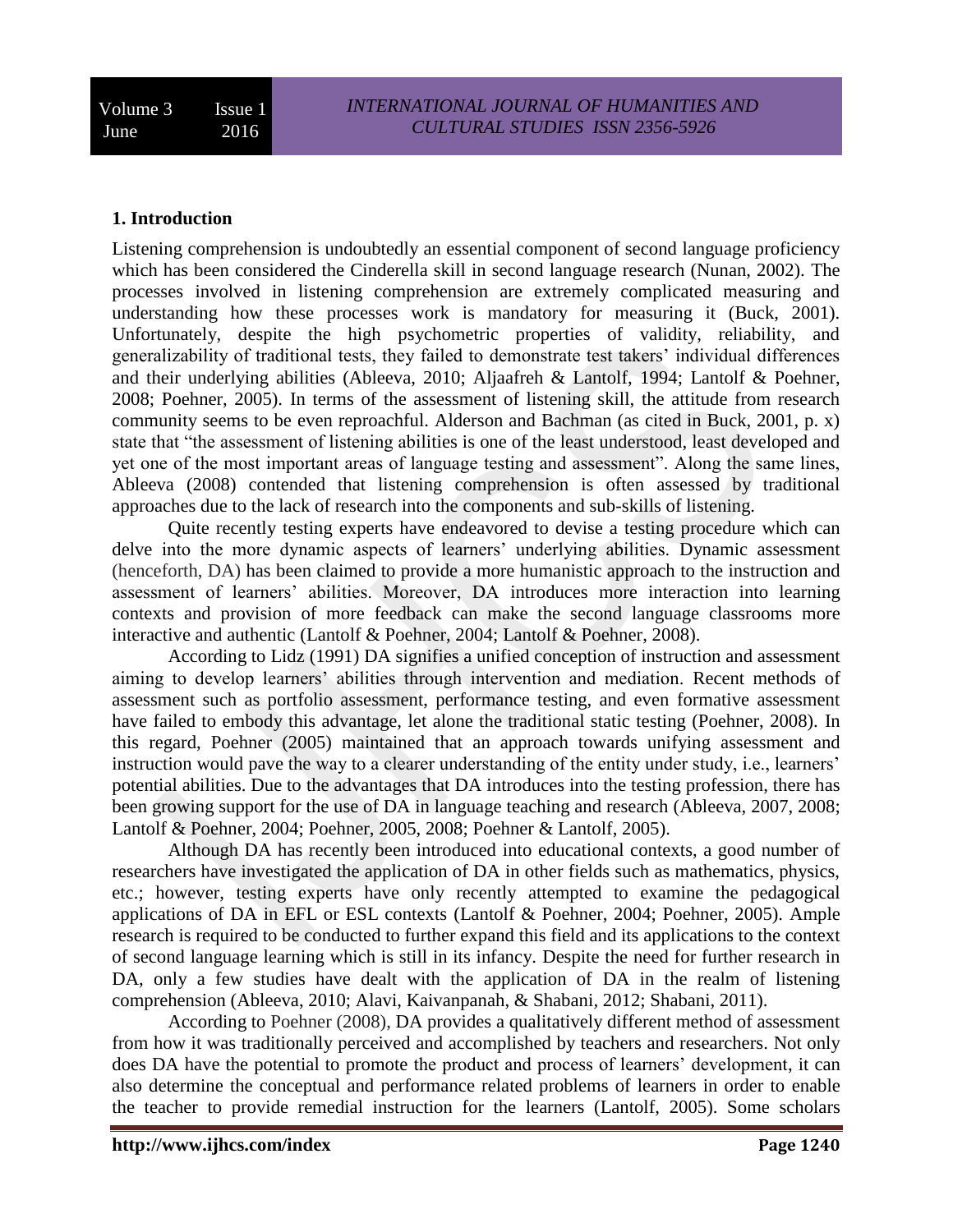maintain that by introducing DA into listening comprehension classrooms, teachers can diagnose learners' sources of difficulty and provide support and scaffolding to help them overcome their difficulties (Donato, 1994; Lantolf & Poehner, 2004; Lantolf & Poehner, 2008).

# **2. Vygotsky's Socio-cultural Theory (SCT) of Mind**

A basic tenet underpinning SCT is the fact that human mental activity is a mediated process in which symbolic and socio-culturally constructed artifacts, the most significant of which being the language, play an essential role in the mental development of the individual (Vygotsky, 1978). Learning as a mediated process is socially rooted and then grows to be individual as a consequence of linguistically mediated interaction between the child and more experienced members of the society including parents, teachers, peers, etc. (Vygotsky, ibid). Lantolf (2004) proposes four types of mediation, namely *self*-, *social*, *peer* and *artifact*. He asserts that self-talk and private speech can mediate human's higher mental functioning. The more significant and proficient members of the context like teachers, supervisors, and parents can socially mediate the learners' higher mental performances.

Vygotsky's notion of instruction and assessment necessitates a mutual interdependency in a way that the potential for the realization of each binary side is dependent on the presence of the other (Lantolf, 2009). In other words, the relationship between assessment and instruction is a dialectical one, i.e., effective instruction is not possible without assessment and assessment is not possible without instruction; they occur simultaneously as one single activity and "both are moments of a single process" (Lantolf, 2009, p. 356).

From the perspective of SCT, human beings do not interact directly with the environment they live in, instead they use culturally constructed artifacts "created by human culture(s) over time and […] made available to succeeding generations, which can modify these artifacts before passing them on to future generations" (Lantolf, 2000, p. 1). That is, the relationship between human beings and the world around them is mediated. Haywood and Lidz (2007, p. 42) argue that "mediation is what good teachers and parents do when they promote high levels of mental functioning in their children and learners". Thus, mediation in itself is a simple concept but has remarkable influences on individuals' mental development, which starts from the Zone of Proximal Development (ZPD). That is why the SCT-based DA views the ZPD as the realm of development and sets the ZPD at the heart of teaching/learning as well as socialization processes. Vygotsky (1978) referred to the difference between the child's biological age and intellectual age as ZPD and defined it as "the distance between the actual developmental level as determined by independent problem solving and the level of potential development as determined through problem solving under adult guidance or in collaboration with more capable others" (Vygotsky, 1978, p. 85). He brought up the ZPD in order to delineate a new approach to diagnosing learners' intellectual development. Vygotsky maintained that using this approach, researchers can obtain greater insights into individuals' intellectual development and "penetrate into the internal causaldynamic and genetic connections that determine the process of mental development." (Vygotsky, 1987, p. 203)

To determine what the learner can do independently, the previous or actual level of learners' development should be explored. But to investigate what the learner is able to do with a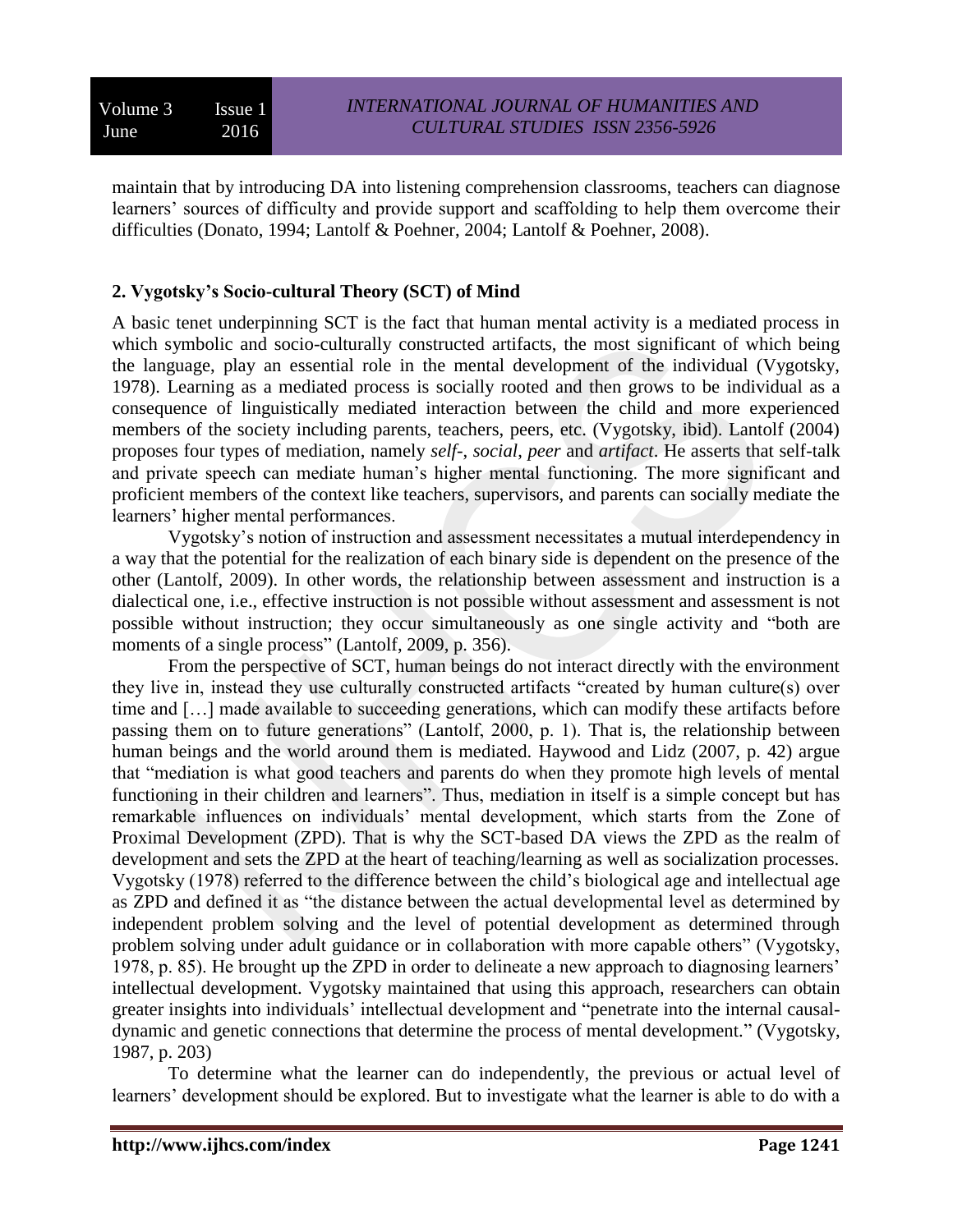more-skilled person (e.g., parents, peers, teachers, etc.), learners' potential development should be determined. Therefore, what learners can do only with the support of more skilled others and the next day without them, encompasses the ZPD, which emerges when learners are involved in a learning activity (Leontiev, 2001).

# *2.1 Definition and Scope of Dynamic Assessment*

It can be argued that DA simultaneously serves evaluative and instructional purposes. In its assessment purposes, it aims to understand learners' abilities; in its instructional objectives it aims to support learners' development. In other words, assessment and instruction are integrated activities. This pedagogical approach helps language practitioners diagnose learners' specific areas of difficulty and help them develop to reach the state of ripening (Poehner, 2009; Poehner & Lantolf, 2005; Vygotsky, 1978). Lantolf and Poehner (2004) defined dynamic assessment as a procedure for "simultaneously assessing and promoting development that takes account of the individual's (or group's) zone of proximal development." (p. 50)

According to Sternberg and Grigorenko (2002, pp. 28-29), DA can be distinguished from NDA in three perspectives. Regarding assessment goals, NDA focuses on "products formed as a result of pre-existing skills." In terms of assessment administration, the non-dynamic paradigm does not authorize "feedback from examiner to test-taker regarding quality of performance" during the test procedure. Finally, regarding the examiner's standpoint in NDA, it is important "to be as neutral and as uninvolved as possible toward the examinee."

From these three perspectives, DA is sharply distinct from NDA. First and foremost, from a DA viewpoint, there is no need to assess content as well as abilities that are already mastered by learners. Likewise, there is no necessity to test abilities that are not formed yet or to test content that exceeds learners' present level and, therefore, to engender frustration and "create problems with motivation and perseverance" (Haywood & Lidz, 2007, p. 43). Second, in DA, assessment and instruction are not separate entities. For this reason, within the framework of DA, the tested abilities and the content used for pretest and posttest activities should be within learners' ZPD and, therefore, teachers are supposed to find and create learners' ZPDs. Finally, DA rejects teachers' neutral position during the testing session. Quite on the contrary, DA requires a teacher to be involved and to function "as a mediator who reacts to learners' responsiveness" (Lantolf & Poehner, 2004, p. 59).

This paper aims to examine the role of DA in developing the listening comprehension of EFL learners and determine the extent to which DA can better foster listening comprehension development than NDA. This study also endeavors to illustrate the potential and effectiveness of DA in diagnosing L2 learners' problems in listening comprehension and putting them right through mediational strategies. To achieve the realization of the goals delineated, the following research questions are formulated:

1. To what extent can DA enhance the development of L2 listening among freshmen EFL learners?

2. Is there any significant difference between L2 learners' listening comprehension development in the DA group and the NDA group?

3. To what extent can DA diagnose L2 learners' listening comprehension difficulties?

#### **3. Method**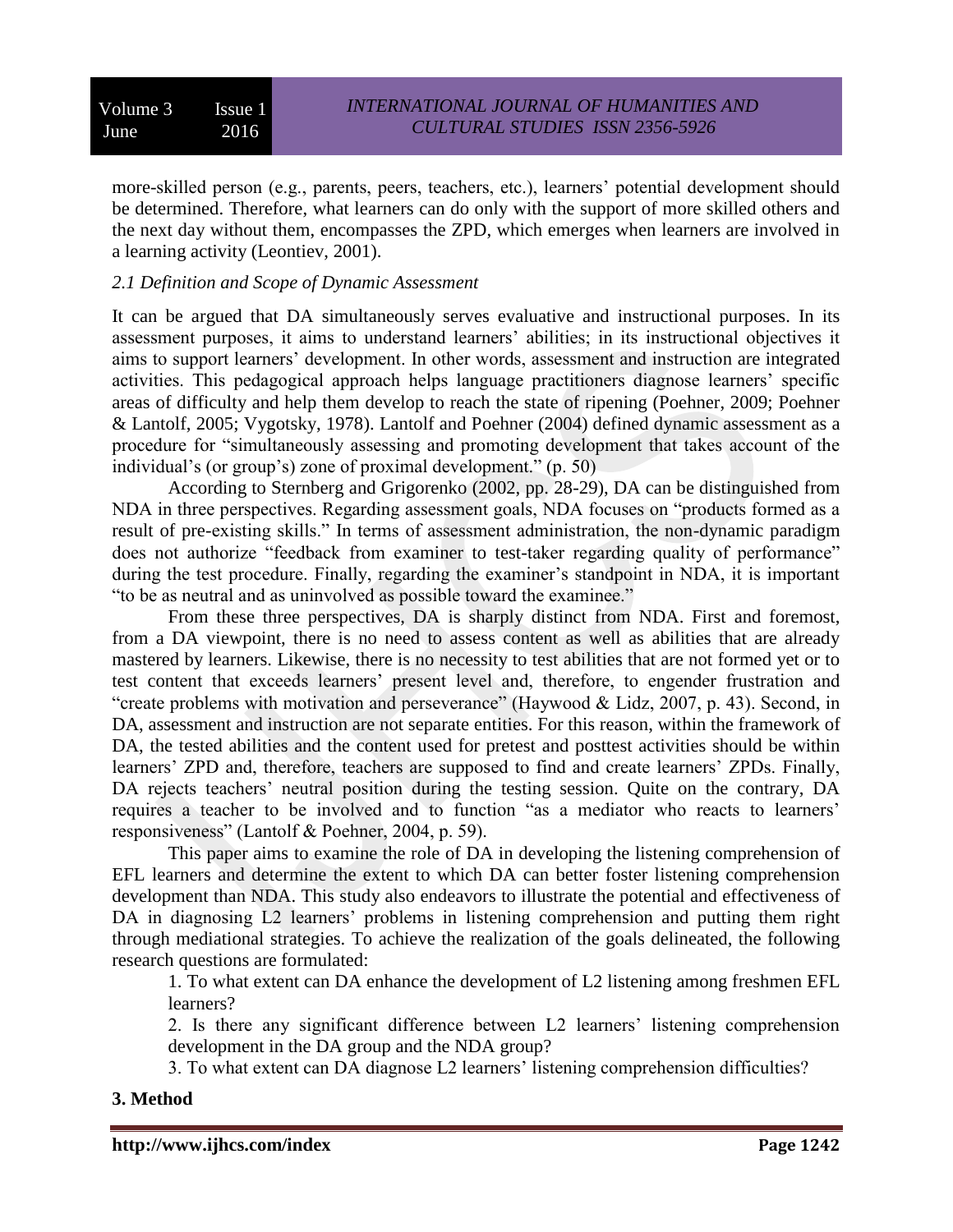# *3.1 Design of the study*

The principal aim of this study is to investigate the diagnostic capacities of DA as well as the effects of DA-based instruction on the development of listening comprehension in beginning EFL university learners in Iran. In the light of Poehner's (2009) study, the present study has a pre-test/enrichment program/post-test design. Each pre-test/post-test/transfer session normally includes two stages: (1) independent (unassisted) performance, conducted non-dynamically, and (2) mediated performance carried out dynamically.

| The schematic representation of the design of the present study |                                                 |                        |  |  |  |
|-----------------------------------------------------------------|-------------------------------------------------|------------------------|--|--|--|
| <b>Time</b>                                                     | Group 1 (mediated)                              | Group 2 (non-mediated) |  |  |  |
| Week $1-2$                                                      | $pretest (NDA + DA)$<br>$(4 \text{ texts})$     | pretest (NDA)          |  |  |  |
| Week $3-5$                                                      | enrichment program (EP)                         |                        |  |  |  |
| Week 6-7                                                        | Post-test (NDA+DA)<br>$(4 \text{ texts})$       | Post-test (NDA)        |  |  |  |
| Week 8                                                          | transfer (transcendence)<br>$(2 \text{ texts})$ |                        |  |  |  |

*The schematic representation of the design of the present study*

# *3.2 Participants*

Table 1

The participants of this study are fifty first-year-students of English at Imam Khomeini International University (IKIU), ranging in age from 18 to 22. They were enrolled in a compulsory English language conversation course where they met twice a week. To achieve the purposes of this study the students were randomly divided into two groups of mediated and nonmediated. The students in the two groups were approximately at the same English language proficiency level.

# *3.3 Materials*

Richards' (2010) *Tactics for Listening* was used in this study. The book contains interesting and authentic texts useful for most beginning or intermediate language courses. All the texts used in the study were authentic and similar in terms of topic, pace of delivery and level of difficulty. The texts were authentic interviews with different people talking about their weekends. Recent research has shown that authentic texts, in particular authentic audio texts, have a considerable influence on developing communicative competence in second or foreign language learners (Ableeva, 2010; Mori, 2002). Another criterion considered in text selection, besides authenticity, is related to Poehner's (2009) caveat that tasks should require a level of functioning beyond what an individual can reach independently but that he or she may reach with mediation. To meet this requirement, efforts were made to select the listening texts which were a bit difficult for the participants but surmountable with mediation.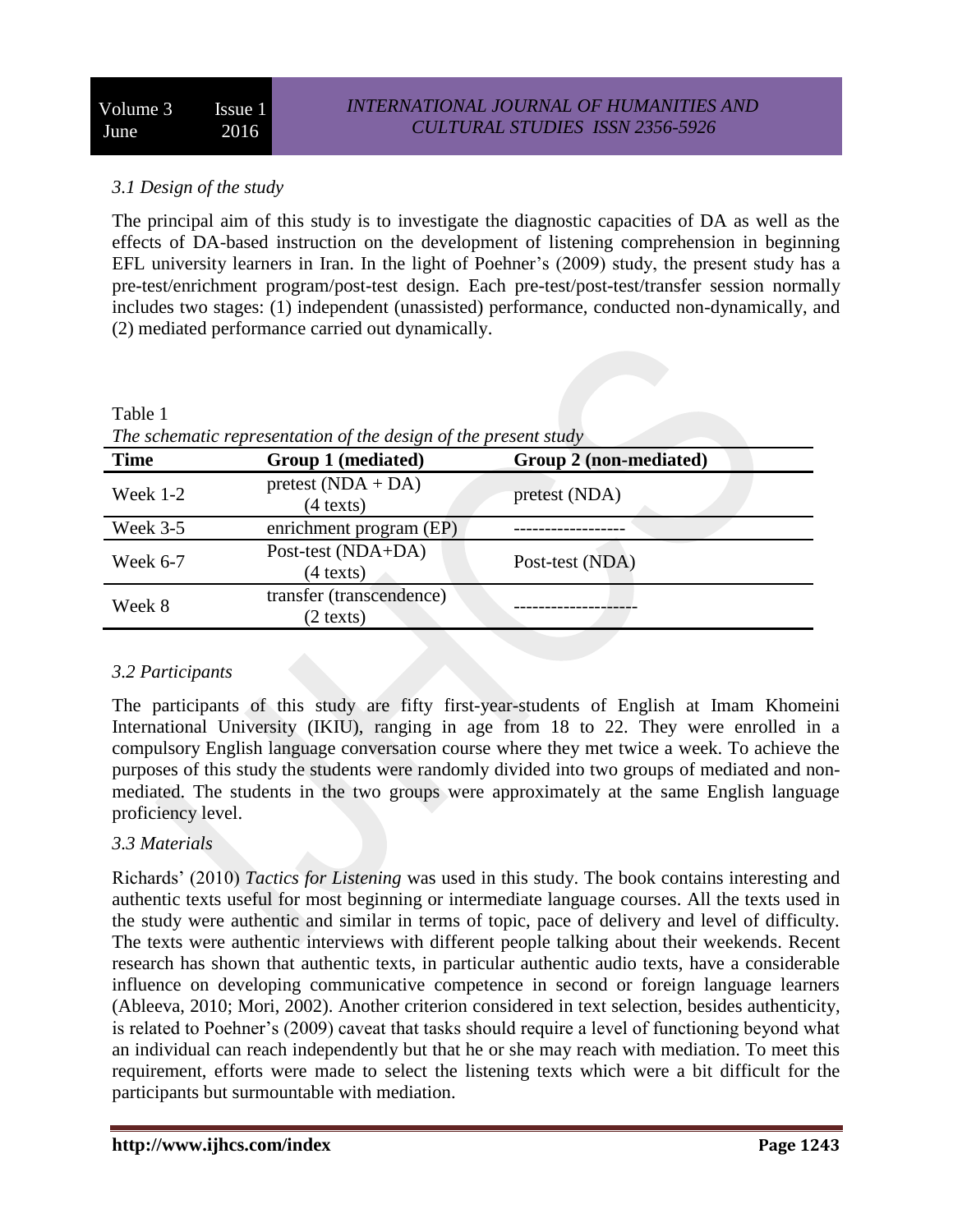#### *3.4 Procedure*

Two classes  $(N=50)$  at IKIU approximately at the same level of proficiency based on their official nationwide university entrance exam were selected. The participants in the first group performed on the four pre-test texts first independently (NDA) and then dependently through mediational strategies (DA). In fact, the independent performances (IPs) showed the participants' actual level of development (ZAD) and the MPs (mediated performances) were indicative of the participants' ZPD. The NDA elicitation stage served as a diagnostic procedure to gain insights into the students' independent performance abilities. Upon the participants' failure to provide correct answers, the researcher intervened and mediated in the participants' understanding of the text providing some meditational strategies such as offering a choice, translation, asking the words, and replay of the passage. The decision to administer the NDA and DA simultaneously in the post-test sessions draws on Poehner's (2005) suggestion that in DA it is not necessary to administer an NDA test separately since the DA procedure has the dual function of determining students' ZAD and ZPD.

The participants in the second group were administered the same pre-tests, but they only performed on the tests independently without receiving any mediation. Then, the first group (DA group) received the enrichment program for three weeks during which time the second group (NDA group) was on its own. During the EP sessions conducted in a group format, the participants repeatedly mediated each other; helping their friends to overcome problematic areas. These problems were encountered throughout the text discussions, mainly lexical difficulties. In brief, the instruction provided throughout the enrichment program was sensitive to the participants' L2 ZPDs and sought to broaden, and in some cases create their ZPD regarding L2 listening comprehension. Then, during the post-test sessions, which lasted for two weeks, both groups were presented the same four texts used in the pre-test. Again the first group performed independently and dependently on the texts, but the second group performed on the tests only independently. Finally, the performances of the participants are reported in the two TA sessions.

The changes in the percentage of the recalled IUs were considered a quantitative measure of the participants' listening performances. This study, similar to that of Ableeva's (2010), followed a one-on-one mediator-learner tutoring design. According to Ableeva (2010), during the interaction with the learner, the mediator had two main goals. First, the mediator diagnosed the sources of the problem impeding the comprehension. Second, she offered the learner an opportunity to improve his/her listening comprehension ability. That is, every individual received mediation based on his/her own level and the hints were personalized. This way the zone of proximal development will be improved for every learner since no two learners have exactly the same problems.

#### *3.5 Data Analysis*

Pausal unit analysis (PUA) or idea unit (IU) analysis was used to assess comprehension of L2 aural texts. L2 research considers text recall tasks an effective quantitative and qualitative gauge of reading comprehension (Appel & Lantolf, 1994; Bernhardt, 1991; Carell, Devine & Eskey, 1991; Lee & Ballman, 1987;) and listening comprehension (Elkhafaifi, 2005; Jung, 2003, 2007; Long, 1990; Mueller, 1980; Sadighi & Zare, 2006; Schmidt-Rinehart, 1994; Vogely, 1995). Appel and Lantolf (1994) argue that text comprehension and recall are tightly related in that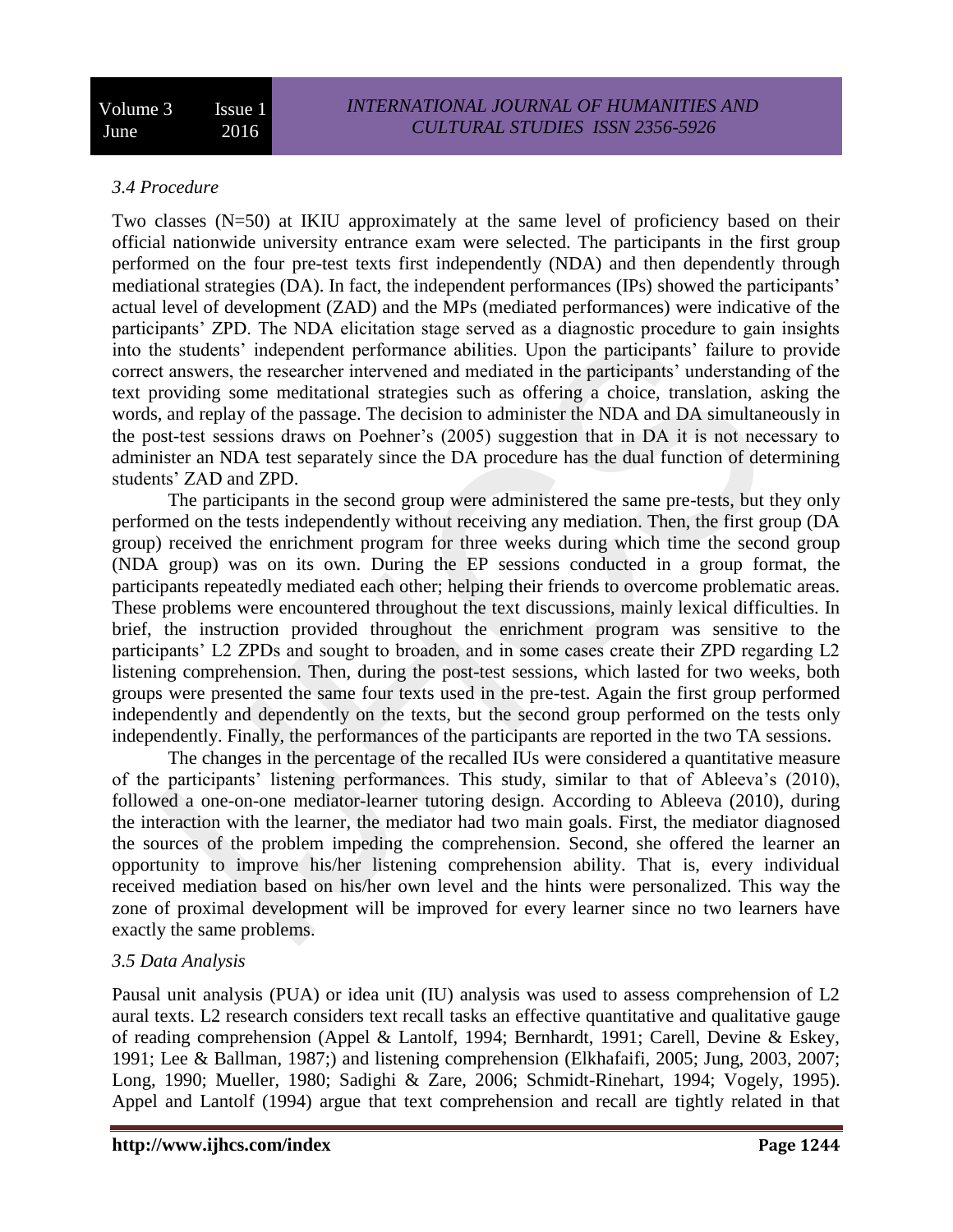readers can only recall what they understand from texts. The recalls were scored against the list of IUs and only the information explicitly stated in the aural text was counted. Paraphrases were allowed because the participants could also produce the recalls in Persian, the participants' L1. The number of recalled idea units was considered evidence of text comprehension.

#### **4. Results and Discussion**

# *4.1 Tracking Micro-Gains of Listening Development: Descriptive Statistics*

This study aimed to investigate the effects of DA-based instruction during the pre-test and enrichment program on the participants' listening performance in terms of changes in the number of the IUs recalled successfully. The data analysis took into consideration the participants' mediated and unmediated recalls of the IUs contained in the texts during assessment sessions. It is worth mentioning that since there were 20 participants involved in each group, the mediated and non-mediated group, the mean of the number of the IUs recalled individually during the assessment sessions was taken as the performance of the whole class. Furthermore, since the number of IUs in each text was not the same, the percentage of the mean of the IUs recalled for each text was considered to make comparisons more understandable and calculations easier.

The comparison of the percentages provided in Figure 1 indicates that the percentage of the idea units recalled in each of the post-test texts was generally higher than those recalled in the same texts in the pre-test sessions. For example, the percentage of independent recall of IUs in text 1 was 47% in the pre-test, while 59% of the IUs was recalled in the same text in the posttest. The same is true about the other texts.

It can be said that the total percentage of IUs recalled independently by the participants in the post-test (approximately 62%) was generally higher than that recalled in the pretest (approximately 52%). However, the comparison of the assisted performance indicates that the participants' reliance on the teacher's support was more in the pre-test sessions than that in the post-test sessions (a decrease from 22.54% to 14.62% recalled IUs). This improvement appears to be primarily the result of the mediation and enrichment program tuned to the participants' ZPDs. According to Poehner (2005), it is assumed that after the enrichment program the learners who need only implicit mediation to accomplish the task have taken responsibility on their performance and have approached a point where they are able to independently complete it. The participants' drastic departure from a low level of independent ability and a high level of reliance on the teacher's support in terms of IU recalls in the pre-test to a higher level of independent ability and less reliance on the teacher's support in the post-test can be graphically demonstrated in Figure 1.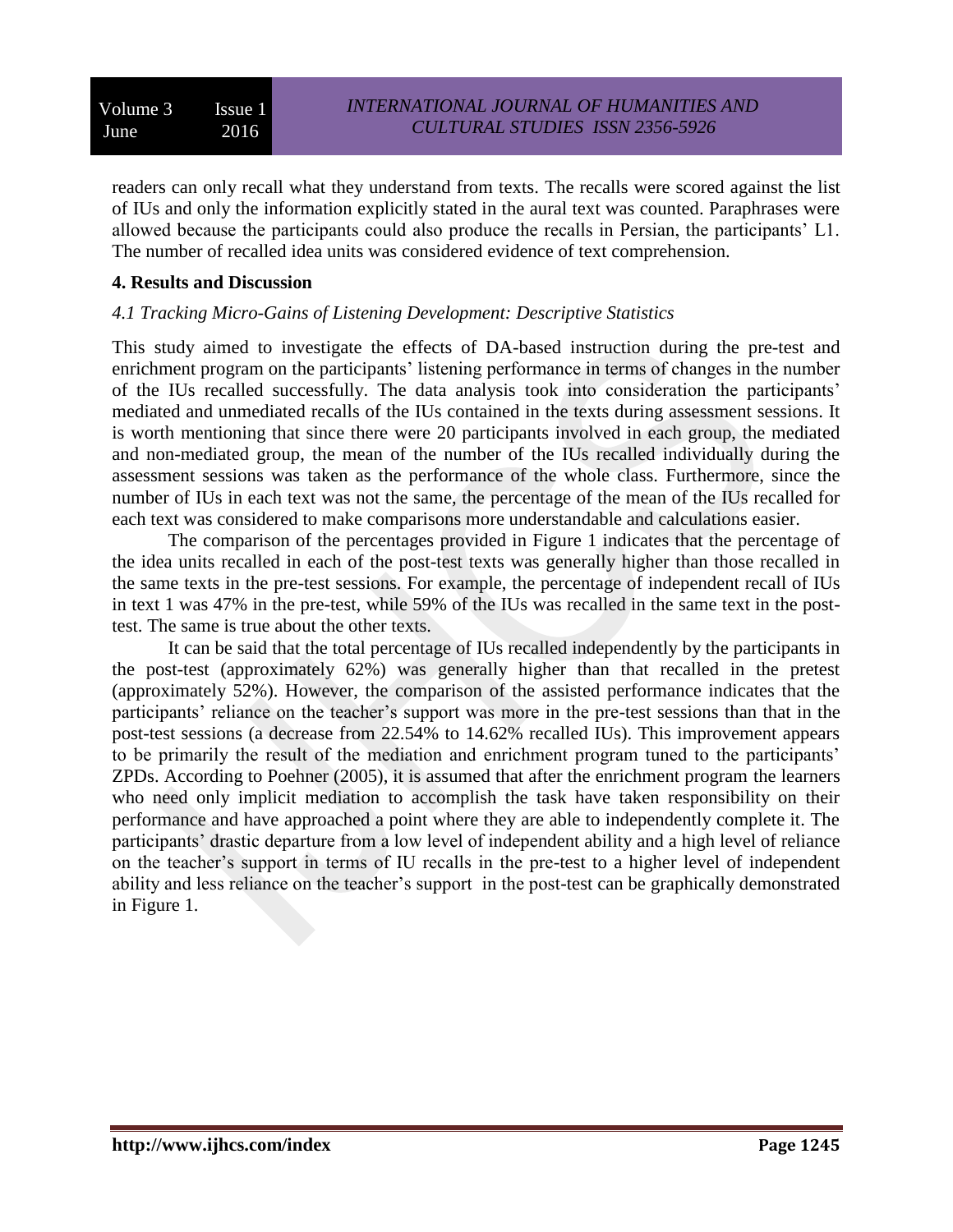



Figure 1. Graphic representation of un/assisted recalled Idea Units for pre/post-test and TA sessions (mediated group).

A better look at Figure 1 makes it clear that besides the improved performances observed, the participants sometimes encountered problems insurmountable for them. For example, they had difficulty comprehending a certain number of IUs not only in the pre-test but also in the post-test where they had received the pre-test mediation and the EP since not all the units could be recalled by the participants. The observation of such failures in comprehension demonstrates that sometimes the problems they face may lie way beyond their ZPD in such a way that even explicit mediation does not help to set their developmental processes in motion.

#### *4.2 Tracking Micro-Gains of Listening Development: Inferential Statistics*

Paired samples t-tests were administered to determine the extent to which the learners improved their listening ability following DA-based mediations and the enrichment program (research question 1). The paired t-test analysis was chosen for this task because it allowed the comparison of the pre-test and post-test scores of each individual and the exploration of whether the means of the pre-test and post-test results are significantly different from one another or not.

Regarding the present paired t-test analysis, PreT1NDA in the pre-tests was termed premediated condition (PMC) since this session was conducted before any mediation and the enrichment program. That is, PreT1NDA results represent the baseline of independent performance before any mediation was offered to the learners. PreT2NDA termed very near transfer was conducted following the first DA intervention (in PreT1DA); and near transfer (PosT1NDA) was carried out following the enrichment program and four DA-interventions (in PreT1DA, PreT2DA, PreT3DA, and PreT4DA); Thus, paired t-tests were run to explore the significance of the mean differences for the following two combinations:

- 1. Mean difference between PMC (PreT1NDA) and very near transfer (PreT2NDA).
- 2. Mean difference between PMC (PreT1NDA) and near transfer (PosT1NDA).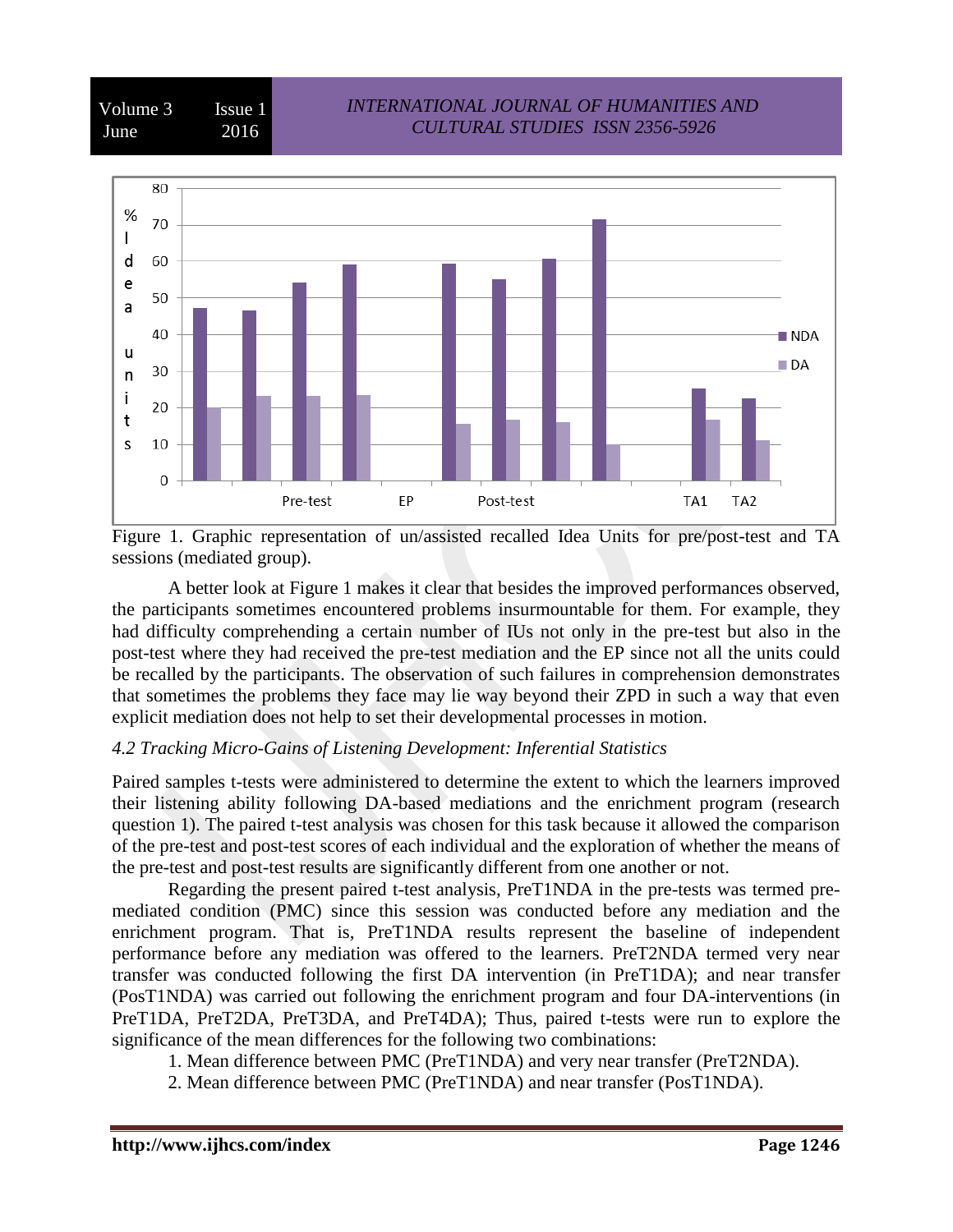The mean difference between pre-mediated condition (PreT1NDA) and very near transfer (PreT2NDA) is presented in Table 4.2.

#### Table 2 *Paired t-test for PreT1NDA - PreT2NDA*

| $\mu$ and $\mu$ is not be in the control of $\mu$ |       |       |  |                   |  |
|---------------------------------------------------|-------|-------|--|-------------------|--|
| pair                                              | Mean  |       |  | $Sig. (2-tailed)$ |  |
| pretest1NDA - pretest2NDA                         | 0.109 | 0.338 |  | 0.73              |  |

As Table 2 depicts there was no significant difference between pre-mediated condition (M=9.45, SD=3.83) and very near transfer [M=9.34, SD=3.10, *t*(19)=0.33, *p*< 0.73]. This result was somehow expected because the participants had only received one mediated session before PreT2NDA and more importantly both PreT1NDA and PreT2NDA were held before the enrichment program.

Table 3 illustrates the mean difference between pre-mediated condition (PreT1NDA) and near transfer (PosT1NDA).

# Table 3 *Paired t-test for PreT1NDA - PosT1NDA* pair Mean t df Sig. (2-tailed) pretest1NDA - posttest1NDA 2.41 10.52 19 0.000

As Table 3 displays, there was a significant difference between pre-mediated condition (M=9.45, SD=3.83) and near transfer [M=11.86, SD=3.34, *t*(19)=10.59, *p*< 0.0005]. The eta squared statistic (0.85) indicated an extremely large effect size. This result confirms that a dramatic improvement in independent listening performance may be attributed to the administration of the enrichment program and the four DA-based interventions during PreT1DA, PreT2DA, PreT3DA, and PreT4DA.

# *4.3 Comparison of the Development of the Mediated and Non-Mediated Group*

In order to further consolidate the results and find more support for the effect of DA-based instruction and intervention, a comparison was made between the mediated and non-mediated group in terms of their performance on the post-test (research question 2). The mediated group received 4 mediated sessions and an enrichment program before the post-test sessions while the non-mediated group received no mediation while performing on the post-test. The mean of the performances of the participants in the four post-test sessions for both groups was calculated and then an independent samples t-test was conducted. The results of the independent samples t-test is shown in Table 4.

#### Table 4

*Comparing performances of mediated and non-mediated group in post-test*

| $\sim$ |                   |    |                 |
|--------|-------------------|----|-----------------|
|        | Levene's Test for |    |                 |
|        | Equality of       |    |                 |
|        | Variances         |    |                 |
|        | Sig.              | df | Sig. (2-tailed) |
|        |                   |    |                 |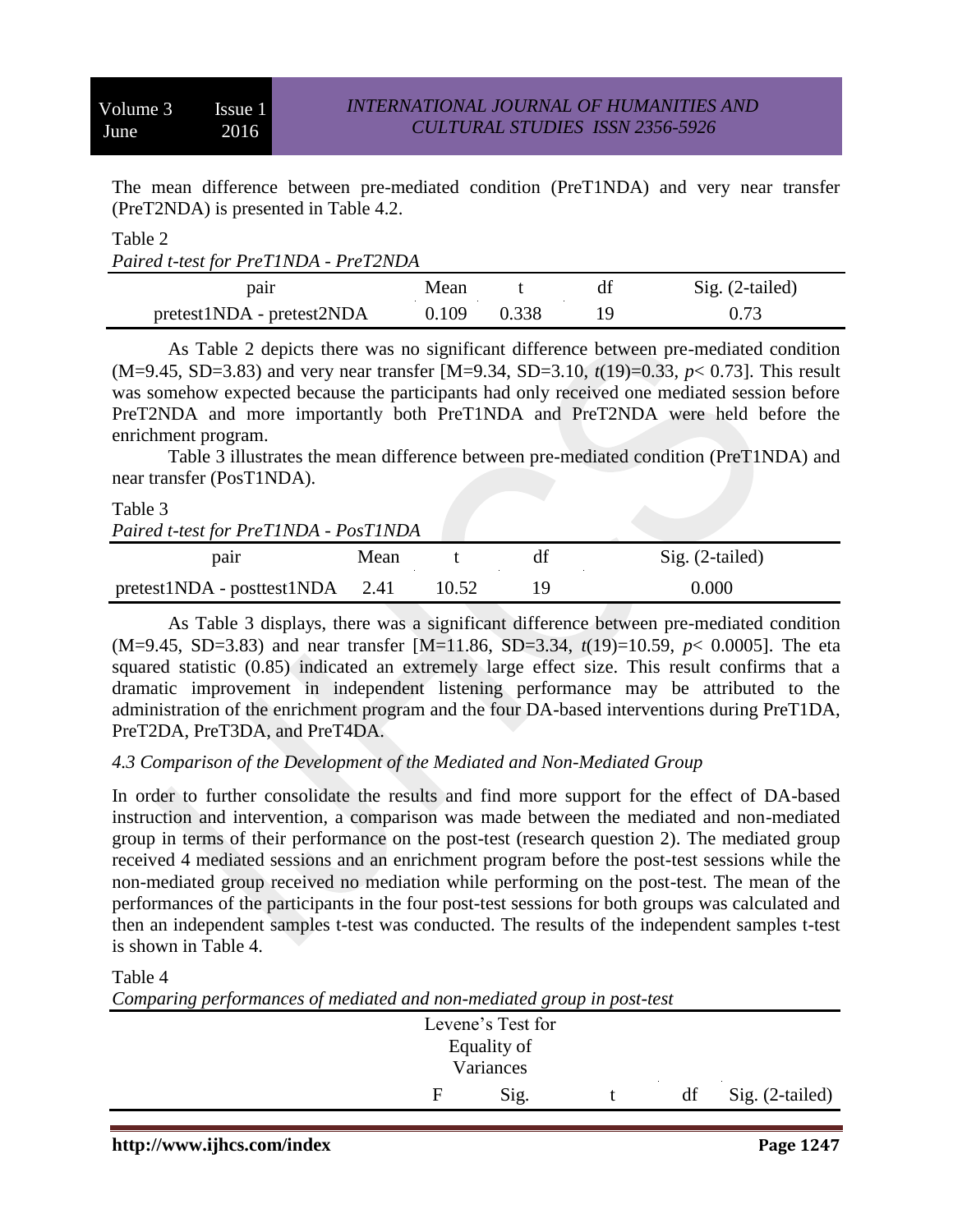| Volume 3<br>June.                    | Issue 1<br>2016             |       |       |       | <b>INTERNATIONAL JOURNAL OF HUMANITIES AND</b><br><b>CULTURAL STUDIES ISSN 2356-5926</b> |       |       |  |
|--------------------------------------|-----------------------------|-------|-------|-------|------------------------------------------------------------------------------------------|-------|-------|--|
|                                      |                             |       |       |       |                                                                                          |       |       |  |
| Equal variances assumed<br>Post-test |                             | 4.044 | 0.049 | 2.429 | 48                                                                                       | 0.019 |       |  |
|                                      | Equal variances not assumed |       |       |       | 2.429                                                                                    | 45.84 | 0.019 |  |

As illustrated in Table 4, an independent-samples t-test was conducted to compare the listening performance of the mediated and non-mediated group. There was a significant difference in the scores of the mediated group  $(M=12.46, SD=2.93)$  and the non-mediated group [M=10.86, SD=1.87; t(48)=2.43, p< 0.05]. The magnitude of the differences in the means was somehow large (eta squared=0.10). The results presented here confirm the fact that mediating the participants' performance during assessment sessions greatly and significantly influences their development in listening comprehension.

#### *4.4 Diagnosing Problem Areas*

Recent L2 listening researchers have been concerned with the current lack of diagnostic tests aimed at better informing instructional contexts. The present section responds to Buck's concern, cogently expressed in Buck (2001, p. 97), i.e., "there are currently few diagnostic tests of listening, largely because we still do not fully understand what the important sub-skills of listening are; nor are we sure what information educators need to teach [and to assess] listening better". Dynamic assessment, employed in this study, is referred to as the dialectic unity of instruction and assessment, allowing for a fine-tuned diagnosis of what otherwise would most likely remain as hidden abilities (in Vygotsky's terminology, abilities that are 'ripening'). It reveals problem areas, while endorsing development.

One frequent problem almost all learners faced was confusion of one familiar word with another when heard in rapid speech. This phonological confusion constituted a big challenge in text comprehension. When the confused segment was focused on through mediational moves, some of the participants were found able to disambiguate their confusion. An example can be the confusion of the word [all] with the word [are]. The reason may be the similar place of articulation of liquids /l/ and /r/. Another example apparent in the transcripts is the confusion of the word [write] with [ride] or [right]. This problem seems to lie in the fact that in American English the phoneme /t/ is pronounced flap and this results in confusion. The following excerpts from the participants' transcripts, presented in Figure 2, illustrate the points. As the last excerpt shows, the participant could understand the problem after being mediated and corrected the confusion.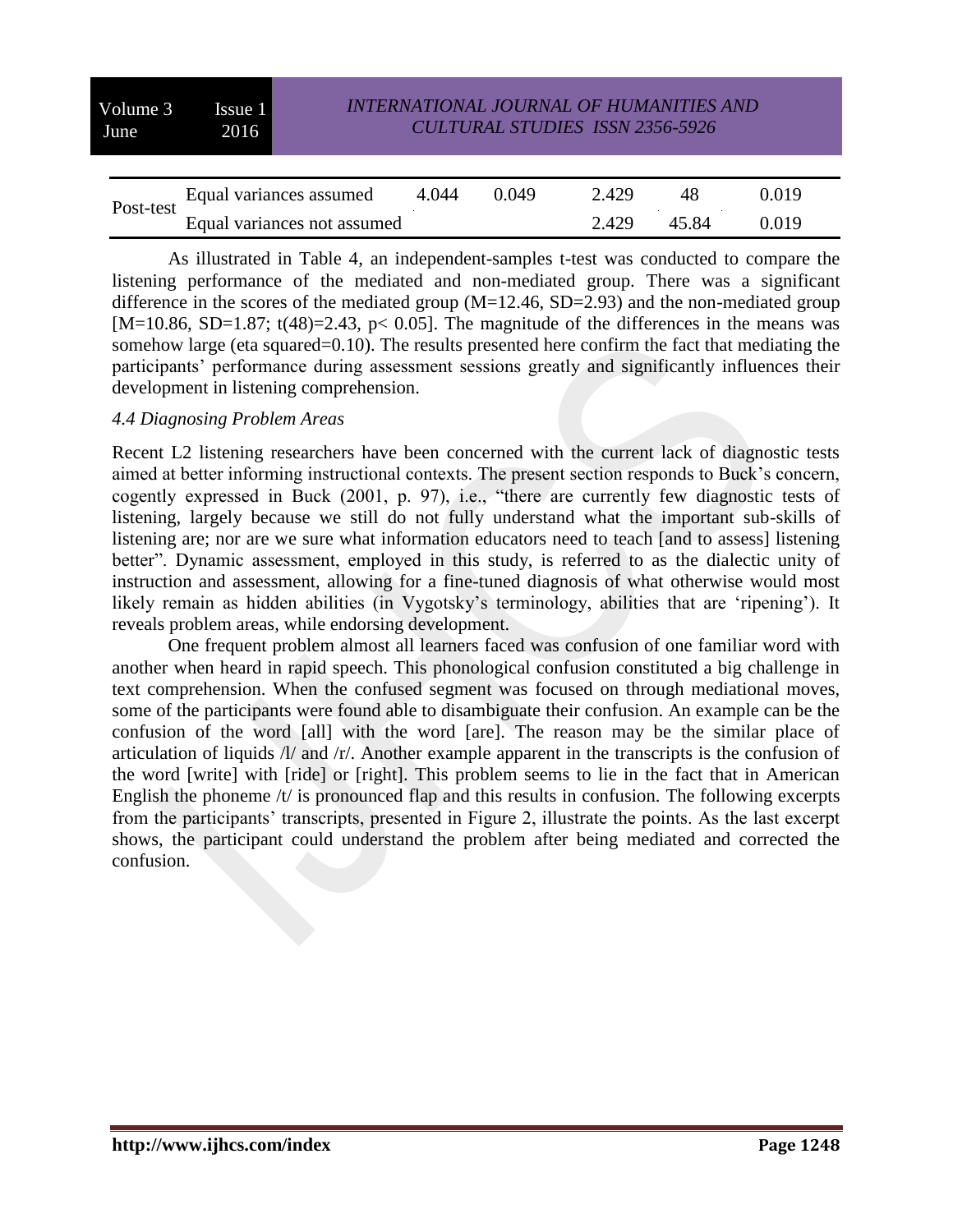Are you have to these reasy analy answer the question in the minimal in put you settem in the bone Are you had to do a) a right answer to same easy quastions about part music. put you answers in box. dang Spulled out they have a certest / Are you had to do write the arriver about<br>peopof music / put your arriver in the boas then make pull out to easy quisthan<br>are you had duress wothing the seen papmusic apointy our senter abox They were having a contest/ all you had to do answer some easy question about Pop music

Figure 2. An example of the participants' transcription of the sentence [All you had to do was write answers to some easy questions about pop music.]

Another problem usually observed in the participants' performances was not recognizing a known word. This problem seems to be the result of their inability to decode one of the sounds or syllables in the word. The following excerpts in Figure 3 demonstrate the role of mediation in surfacing this phonological problem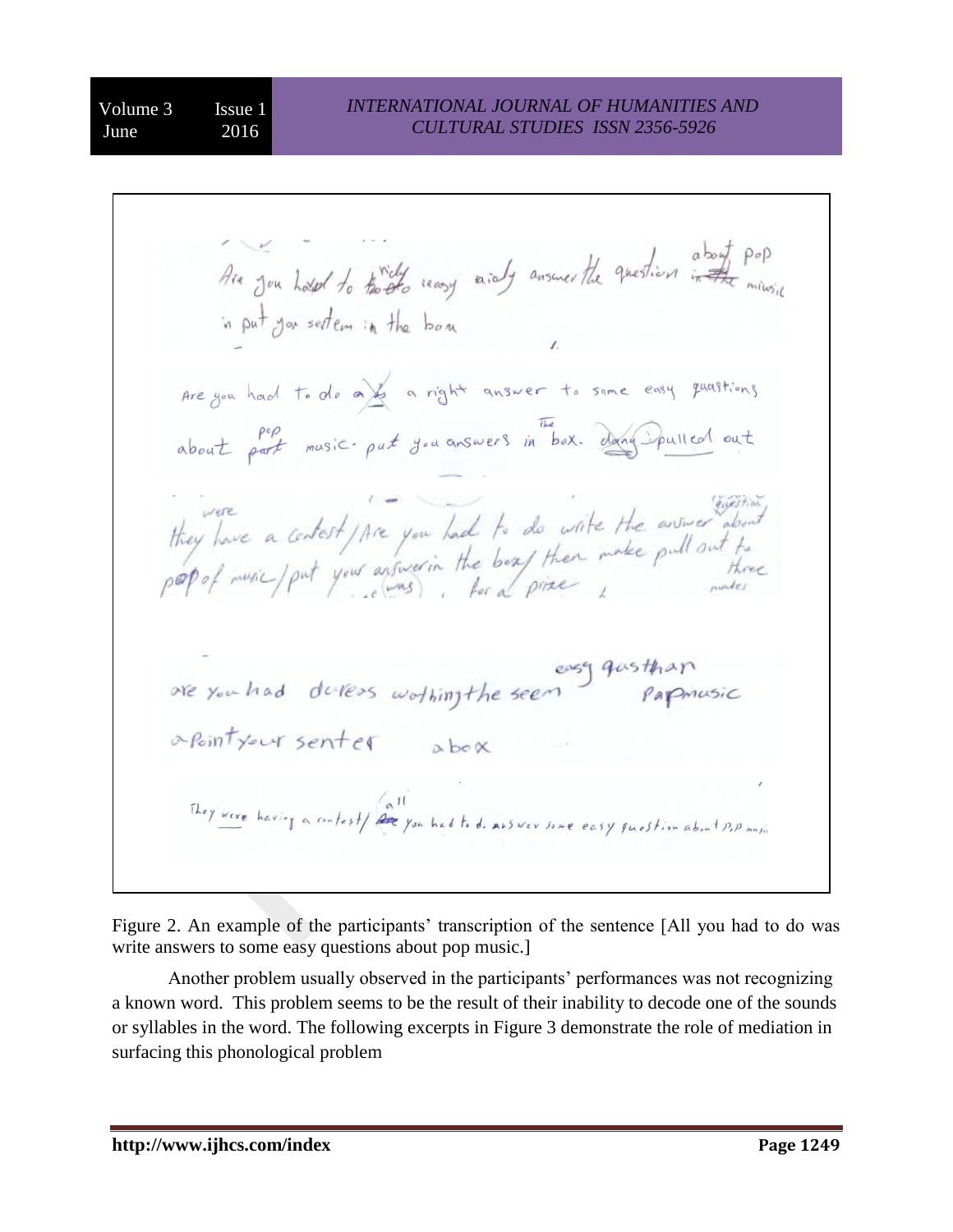I had a racky quick weekend I had Jealy oreen vikent I had a really going weekend! I had a really gard weekend / I had a real great urgant. great Weekend.<br>gr:<br>gray we gang

Figure 3. An example of the participants' transcription of the sentence [I had a really great weekend.]

As Figure 3 shows, the participants tried to replace the words with some other ones when they could not decode the sentence. One of them replaced the word [weekend] with [urgent]. The other participants replaced the word [great] with [good], [quick], [going], or even [coreen] which is nonexistent in English. In the last script the mediator had to provide the correct answer. The words [great] and [weekend] do not seem to be beyond the ZPD of the participants; however, the participant had difficulty decoding them. This shows that they were not familiar with English phonology and American Accent.

Some research in SLA has rejected the significant effect of grammatical knowledge on listening comprehension in favor of lexical knowledge (Mecartty, 2000; Vanderfgrift et al, 2006). However, some other researchers have found convincing support for the contribution of grammar knowledge to text comprehension (August, 2006; Gascoigne, 2005; Lopez, 2008; Taheri, 2009). For example, through step-wise multiple regression analysis, Taheri (2009) found that grammar knowledge predicted approximately 21 percent of the variation in reading comprehension.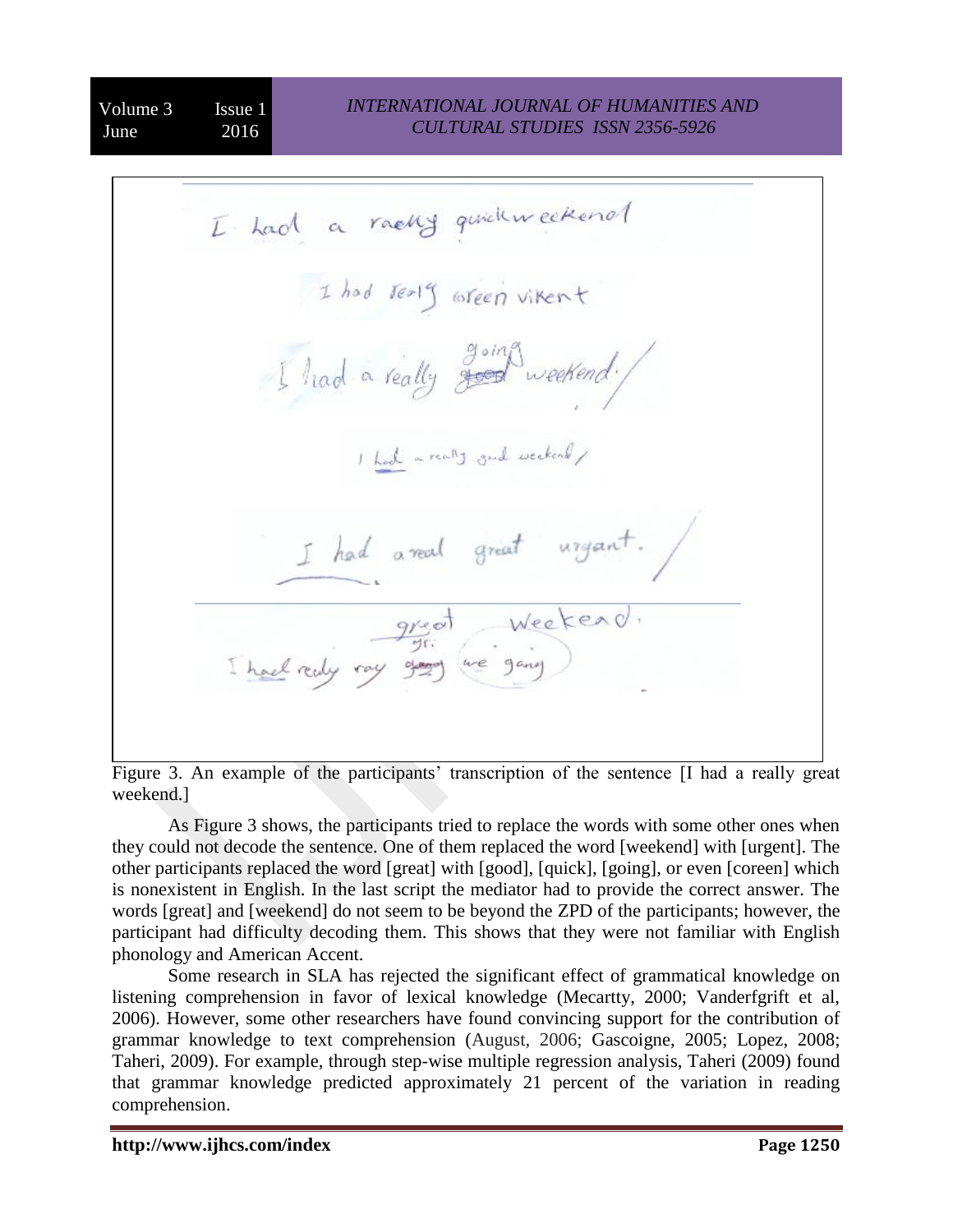They were having a **A** contest<br>A All you had to if write the all Jon bard to do Was writing the answers to some ensy 4 - I non into a department store That a really weekend 15 didn't have anythings to do on schoolay 1. I Dess areally great weakend<br>2. I didn't have anything to do steaday on afternoon

Figure 4. Transcripts of the participants indicating their improvement in grammar knowledge

The results provide evidence for the effect of grammar knowledge on the participants' listening comprehension. The excerpts, presented in Figure 4, indicate how mediation helped participants understand their grammatical problems and try to solve them.

# *4.5 Discussion*

This study aimed to address the concerns articulated in L2 listening research and add to the body of knowledge on L2 listening processes through conducting a DA-based approach to listening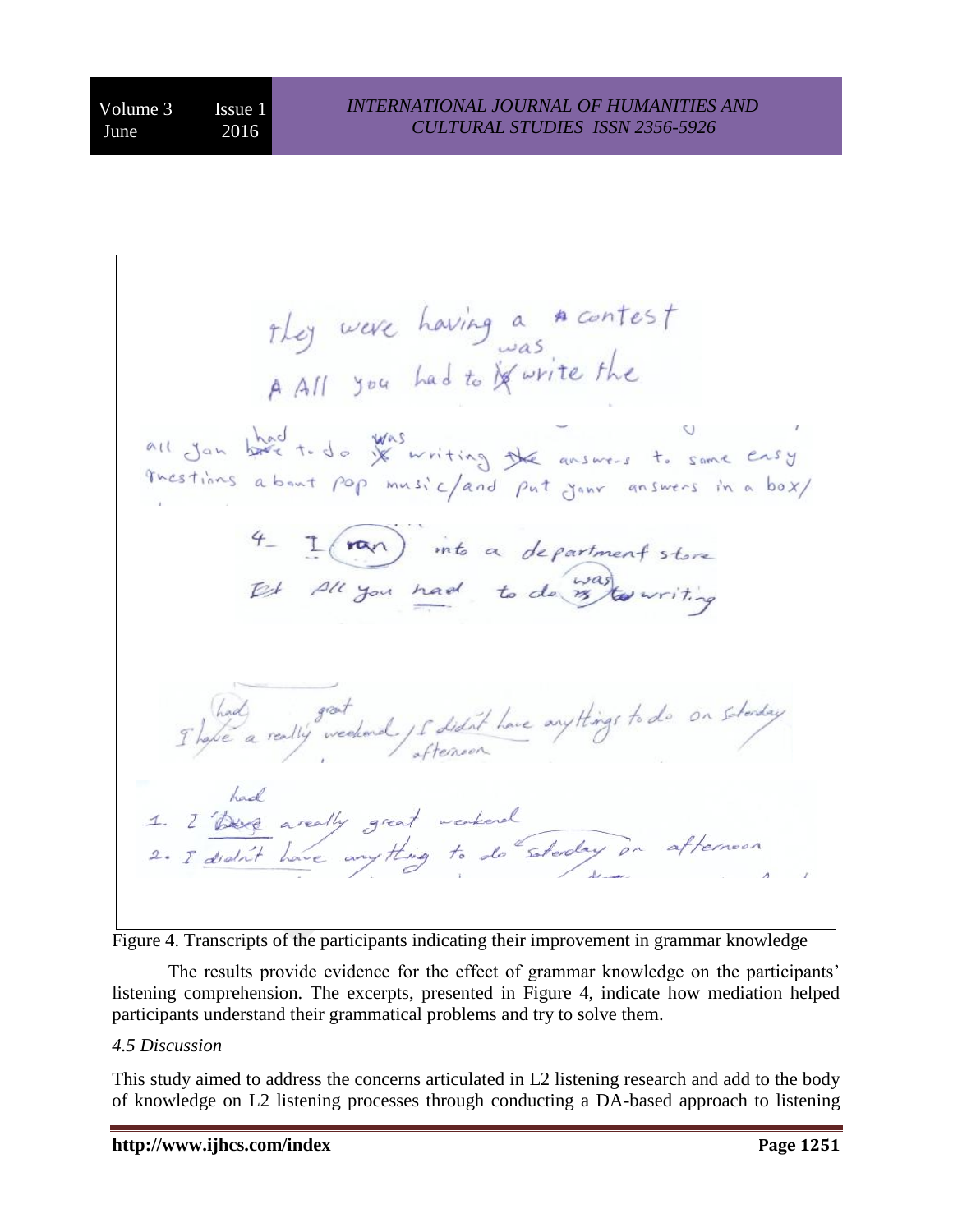assessment. The study also illustrated how listening comprehension could be diagnosed and further promoted through DA within the ZPD.

The analysis provided insights into the participants' assisted and unassisted listening performance through the counts of the recalled IUs. Then, the analysis proceeded to indicate the potential role of mediation in bringing to light the underlying causes of the participants' listening difficulties. A number of factors affecting listening comprehension such as phonological, lexical and grammar related factors were identified. The results illustrated that lacking L2 phonology was a serious contributor to breakdowns in listening comprehension.

# **5. Conclusions and Implications**

In order to answer the first research question, that is, the extent to which DA can enhance the development of EFL listening among freshmen EFL students, a comparison was made between the performances of the participants in the pre-test and post-test sessions. The comparison of the percentages indicated that the percentage of unassisted idea units recalled (IP) in each of the post-test texts was generally higher than those recalled in the same texts in the pre-test sessions. This improvement in the number of recalled IUs from the pre-test to the post-test may indicate the influence of the DA-based interactions and more importantly the EP. This may also be proof for the participants' self-regulation and their independence, the outcome of mediation and scaffolding (Wood et al., 1976). The comparison of the assisted performance indicated that the participants' reliance on the teacher's support was more in the pre-test sessions in comparison to the post-test sessions. The participants' drastic departure from a low level of independent ability and a high level of reliance on the teacher's support in terms of IU recalls in the pre-test to a higher level of independent ability and less reliance on the teacher's support in the post-test indicated their development as a result of the mediation sessions and the EP. To track the microgenetic development that the participants underwent after the mediation sessions and the enrichment program, two t-tests were run to find the significant differences between the mean scores of PMC (PreT1NDA) and very near transfer (PreT2NDA), and near transfer (PosT1NDA). Except for the first combination, the other combination was found to be significantly different, indicating the effect of the enrichment program on the development of the participants' listening comprehension.

In order to answer the second research question, that is, whether there is any significant difference between L2 learners' listening comprehension development in the DA group and the NDA group, a comparison was made between the mediated and non-mediated group in terms of their performance on the post-test. To this end, an independent-samples t-test was conducted to compare the listening performance of the two groups. There was a significant difference in the scores of the mediated group and the non-mediated group.

To answer the third research question, i.e., the extent to which DA can diagnose L2 learners' listening comprehension difficulties, the exchanges between the mediator and the participants were analyzed. The analysis revealed that the participants' listening comprehension was influenced by the lack of phonological, grammatical, lexical and cultural knowledge. It was also found that phonology was the most problematic area, creating considerable breakdowns in the participants' listening comprehension.

The results of this study were in line with the previous research on DA-based studies in listening comprehension (Ableeva, 2007, 2008, 2010; Ableeva & Lantolf, 2011; Alavi *et al*.,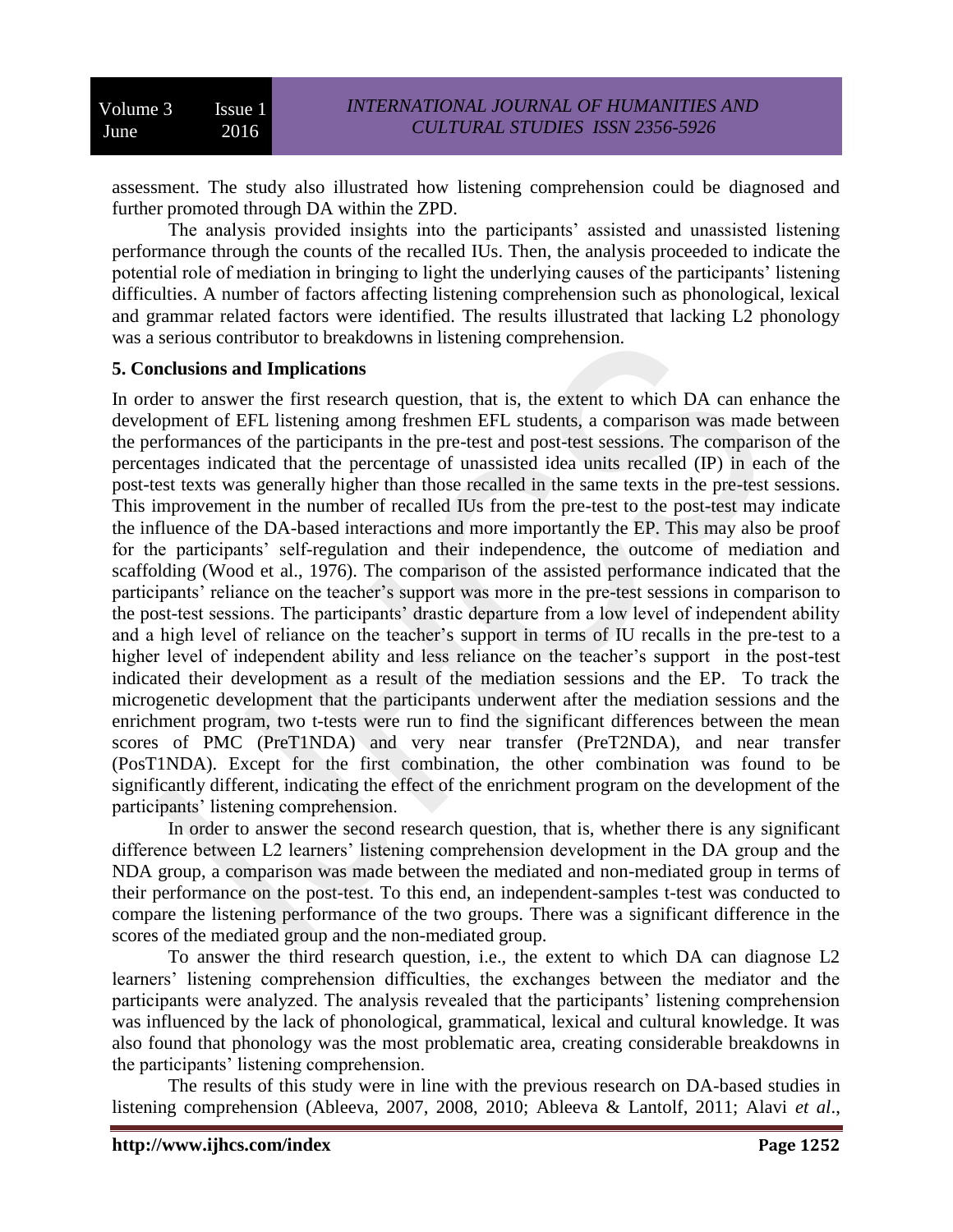| Volume 3 Issue 1 |      | <i><b>INTERNATIONAL JOURNAL OF HUMANITIES AND</b></i> |
|------------------|------|-------------------------------------------------------|
| June             | 2016 | <b>CULTURAL STUDIES ISSN 2356-5926</b>                |

2012; Poehner, 2008, 2009; Shabani, 2011). The findings were also in concert with the other studies investigating speaking, grammar, and reading comprehension within the framework of DA (Donato, 1994; Gibbons, 2003; Kozulin & Garb, 2002; Poehner, 2005; Shopina, 2002). All the research conducted in this field unanimously found support for the application of DA in different fields of applied linguistics.

The data collected in this study amplifies our knowledge of the ZPD, one of the fundamental concepts proposed by Vygotsky. First, this study adds to the body of research on L2 research, in particular to L2 research informed by SCT (Lantolf & Aljaafreh, 1995). The conduction of a longitudinal study brought more insights into the regressive and progressive nature of L2 listening ability within the ZPD. Second, the study contributes to those SCT-based studies that try to examine the characteristics of the ZPD. Finally, one of the most important findings of this study is that during the last assessment sessions the learners produced more progressive than regressive moves.

#### **Funding**

This research received no specific grant from any funding agency in the public, commercial, or not-for-profit sectors.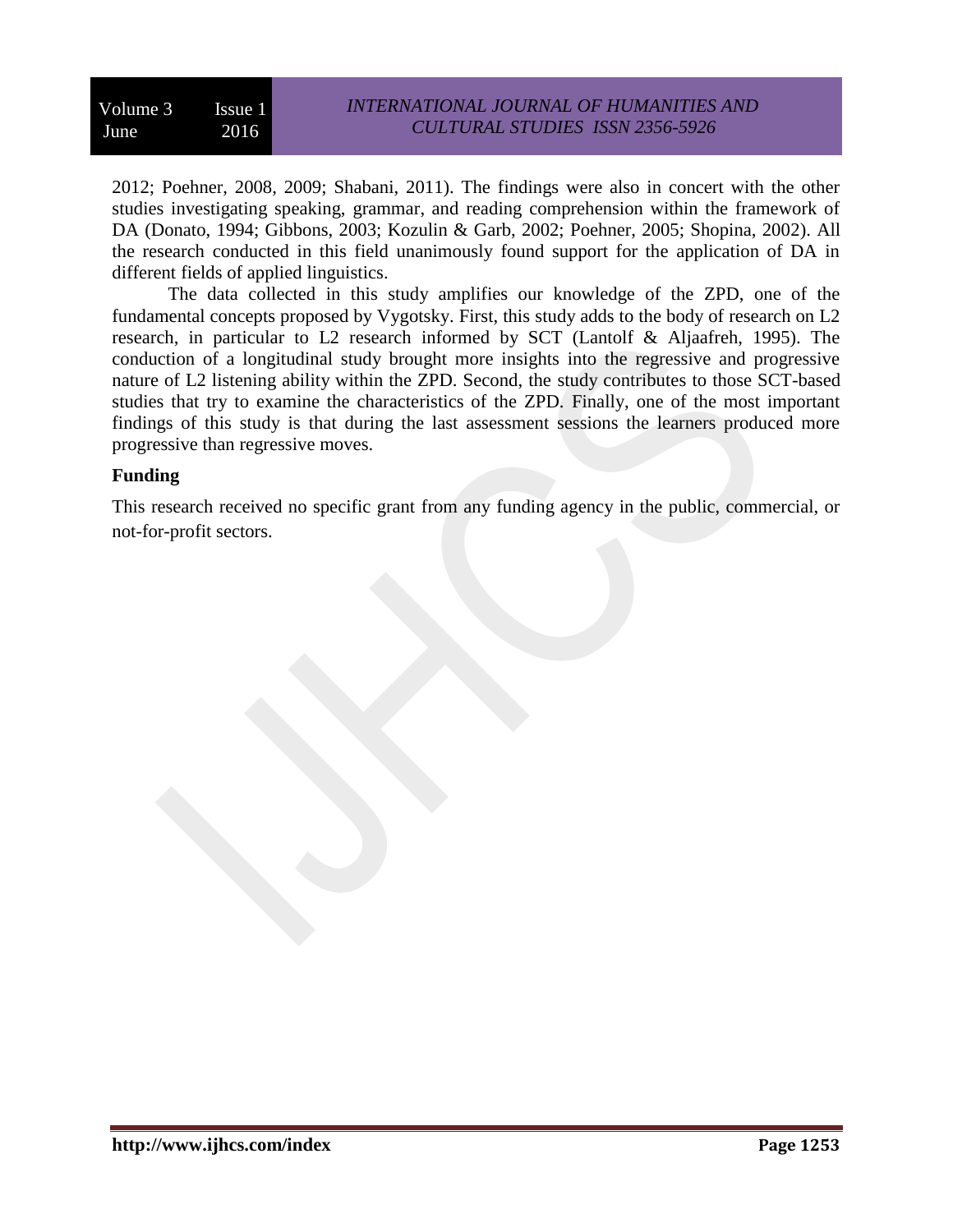#### **References**

- Ableeva, R. & Lantolf, J. P. (2011). Mediated dialogue and the microgenesis of second language listening comprehension. *Assessment in Education: Principles, Policy & Practice, 18(2),* 133–149.
- Ableeva, R. (2007). Assessing listening for development. In R. Alanen & S. Poyhonen (Eds.), *Language in Action. Vygotsky and Leontievian legacy today* (pp. 352-379). Cambridge Scholars Publishing.
- Ableeva, R. (2008). The effects of dynamic assessment on l2 listening comprehension. In J. P. Lantolf & M. Poehner (Eds.), *Socio-cultural theory and the teaching of second languages* (pp. 57-86). London: Equinox Press.
- Ableeva, R. (2010). *Dynamic assessment of listening comprehension in L2 French.* Unpublished doctoral dissertation. The Pennsylvania State University, Pennsylvania.
- Alavi, S. M., Kaivanpanah, S., Shabani, K. (2012). Group dynamic assessment: An inventory of meditational strategies for teaching listening. *Journal of Teaching Language Skills, 3*(4)*,* 27-58.
- Aljaafreh, A., & Lantolf, J. P. (1994). Negative feedback as regulation and second language learning in the zone of proximal development. *The Modern Language Journal, 78*(4)*,* 465–83.
- Appel, G., & Lantolf, J. P. (1994). Speaking as mediation: A study of L1 and L2 text recall tasks. *The Modern language Journal, 78,* 437-452.
- August, G. (2006). So, what's behind adult English second language reading? *Bilingual Research Journal, 30*(2)*,* 245-64.
- Bernhardt, E. B. (1991). *Reading development in a second language: Theoretical, empirical, and classroom perspectives.* Norwood, New Jersey: Ablex Publishing Corporation.
- Buck, G. (2001). *Assessing listening*. Cambridge: Cambridge University Press.
- Carell, P., Devine, J., & Eskey, D. (1991). *Interactive approaches to second language reading.*  Cambridge: Cambridge University Press.
- Donato, R. (1994). Collective scaffolding in second language learning. In J. Lantolf, & G. Appel, (Eds.). *Vygotskian approaches to second language learning research* (pp. 33-56). Norwood, NJ: Ablex.
- Elkhafaifi, H. (2005). Listening comprehension and anxiety in the Arabic language classroom. *The Modern Language Journal, 89,* 206–220.
- Gascoigne, C. (2005). Toward an understanding of the relationship between L2 reading comprehension and grammatical competence. *The Reading Matrix, 5*(2), 1-14.
- Gibbons, P. (2003). Mediating language learning: Teacher interactions with ESL students in a content-based classroom. *TESOL Quarterly*, *37*(2), 247-273.
- Grigorenko, E. (2009). Dynamic assessment and response to intervention: Two sides of one coin. *Journal of Learning Disabilities, 42*(2), 111–132.
- Haywood, H. C., & Lidz, C. S. (2007). *Dynamic assessment in practice: Clinical and educational applications.* Cambridge: Cambridge University Press.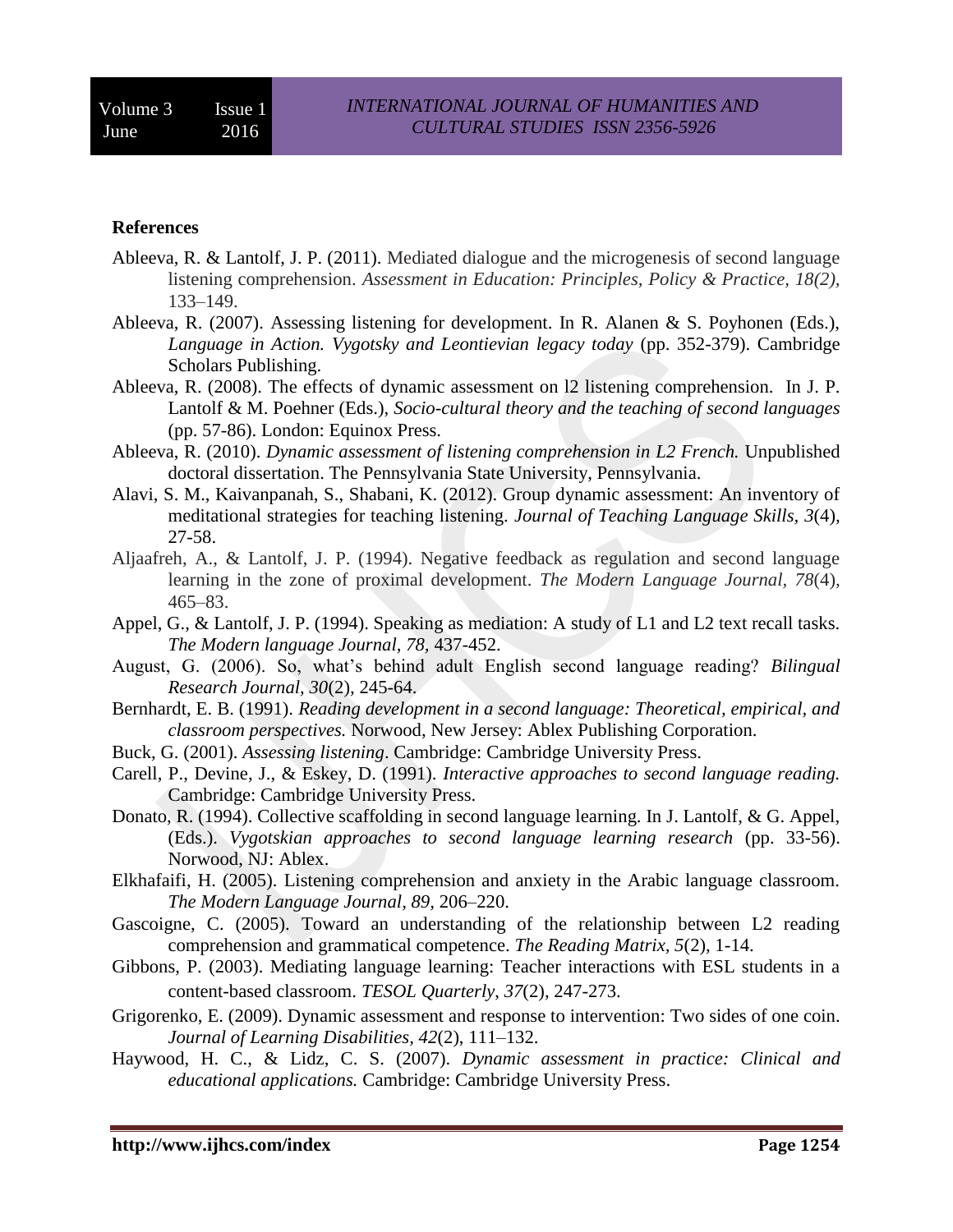- Jung, E. H. (2003). The role of discourse signaling cues in second language listening comprehension. *The Modern Language Journal, 87*(4), 562-577.
- Jung, E. H. (2007). The study of second language text comprehension and measurement issues. *English Teaching, 62*(3), 55-68.
- Kozulin, A. & Garb, E. (2002). Dynamic assessment of EFL text comprehension. *School Psychology International, 23*(1), 112-127.
- Lantolf, J. (2000). Introducing sociocultural theory. In J. P. Lantolf (Ed.), *Sociocultural theory and second language learning* (pp. 1-26). Oxford: Oxford University Press.
- Lantolf, J. P. & Aljaafreh, A. (1995). Second language learning in the zone of proximal development: A revolutionary experience. *International Journal of Educational Research, 23*(7), 619–32.
- Lantolf, J. P. & Poehner, M. E. (2004). Dynamic assessment: Bringing the past into the future. *Journal of Applied Linguistics*, *1*, 49–74.
- Lantolf, J. P. & Poehner, M. E. (Eds.) (2008). *Sociocultural theory and the teaching of second languages*. London: Equinox Publishing.
- Lantolf, J. P. (2004). Overview of sociocultural theory. In O. S. John, K. van Esch & E. Schalkwijk (Eds.). *New insights in second language learning and teaching* (pp. 13-34). Frankfurt: Peter Lang Verlag.
- Lantolf, J. P. (2005). Sociocultural theory and SLA: An exegesis. In E. Hinkel (Ed.). *Handbook of second language research* (pp. 335–354). Mahwah, NJ: Erlbaum.
- Lantolf, J. P. (2007). Sociocultural source of thinking and its relevance for second language acquisition. *Bilingualism: Language and Cognition, 10*(1), 31–33.
- Lantolf, J. P. (2009). Dynamic assessment: The dialectical integration of instruction and assessment. *Language Teaching, 42*, 355-368.
- Lee, J. F. & Ballman, T. L. (1987). Learners' ability to recall and rate important ideas of an expository text. In B. Van Patten, T. R. Dvorck & J. F. Lee (Eds.), *Foreign language learning: A research perspective* (pp. 108-117). Rowley, MA: Newbury House.
- Leontiev, А. А. (2001). Crucial ideas of L. S. Vygotsky as an important contribution to psychology of the 20th century. In L. S. Vygotsky, Psychology of human development (pp.4-10). Moskva: Smysl.
- Lidz, C. S. (1991)*. Practitioner's guide to dynamic assessment*. New York: Guilford.
- Long, D. R. (1990). What you don't know can't help you. *Studies in Second Language Acquisition, 12*, 65–80.
- Lopez, A. L. (2008). To what extent does grammar knowledge account for competence in foreign language reading comprehension in university students? *RESLA, 21,* 181-200.
- Mecartty, F. (2000). Lexical and grammatical knowledge in reading and listening comprehension by foreign language learners of Spanish. *Applied Language Learning 11,* 323–348.
- Mori, J. (2002). Task design, plan, and development of talk-in-interaction: An analysis of a small group activity in Japanese language classroom. *Applied Linguistics, 23*(3), 323-347.
- Mueller, G. A. (1980). Visual contextual cues and listening comprehension: An experiment*. The Modern Language Journal, 64*, 335-340.